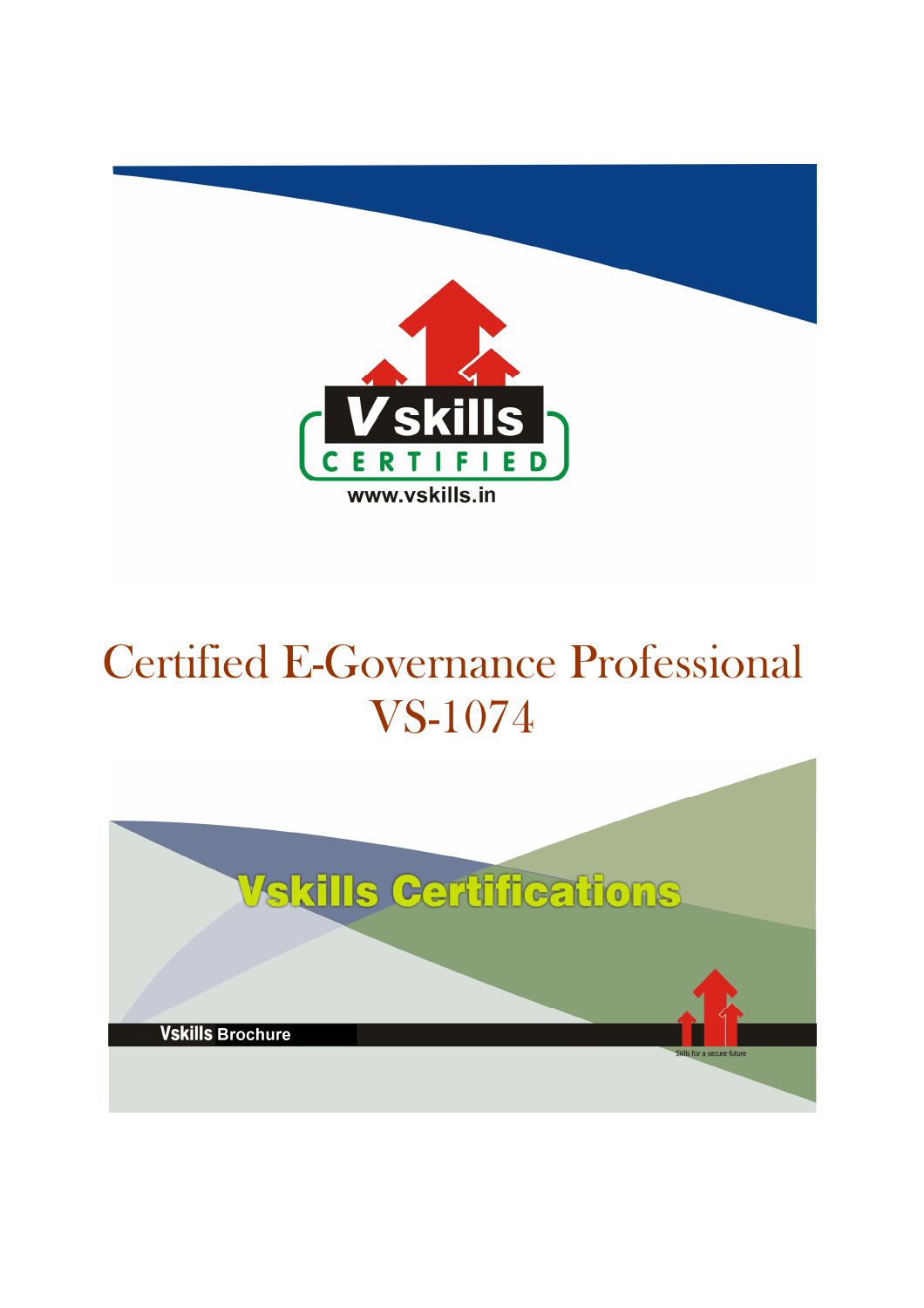# Certified E-Governance Professional

## Certification Code VS-1074

Vskills certification for E-Governance Professional assesses the candidate's conceptual knowledge and implementation of E-Governance and office automation tools. The certification tests the candidates on various areas in terminologies, conceptual framework and implementation of E-governance and office automation tools like MS-Word, Ms-Excel and Internet.

### Why should one take this certification?

The Course is intended for professionals and graduates wanting to excel in their chosen areas. It is also well suited for those who are already working and would like to take certification for further career progression.

Earning Vskills E-Governance Professional Certification can help candidate differentiate in today's competitive job market for e-governance related job openings in private or public sector and broaden their employment opportunities by displaying their advanced skills.

### Who will benefit from taking this certification?

Job seekers looking to find employment in IT and project management department of various public and private sector companies, students generally wanting to improve their skill set and make their CV stronger and existing employees looking for a better role can prove their employers the value of their skills through this certification.

## **Test Details**

- Duration: 60 minutes
- No. of questions:  $50$
- **Maximum marks:** 50, Passing marks:  $25(50\%)$

There is no negative marking in this module.

### Fee Structure

Rs. 3,999/- (Excludes taxes)\*

\*Fees may change without prior notice, please refer http://www.vskills.in for updated fees

### Companies that hire Vskills Certified E-Governance Professional

E-Governance professionals are in great demand. Companies specializing in planning and implementation of E-governance project are constantly hiring knowledgeable professionals. Various public and private companies also need E-Governance professional for project management, planning and implementing e-governance projects.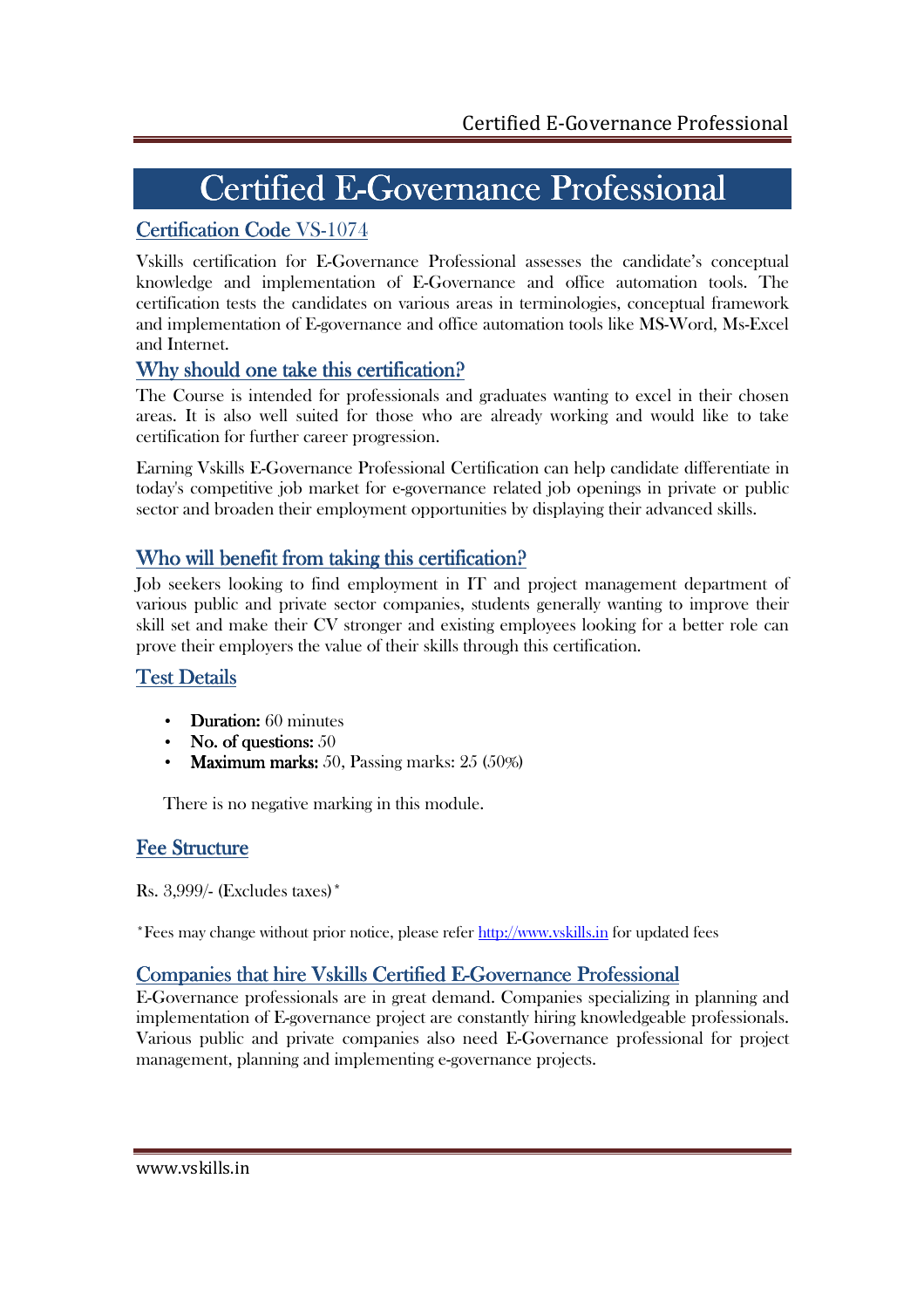## **Table of Contents**

#### 1. Concepts and Evolution

- 1.1 E-Government and need of e-governance
- 1.2 Role of ICT
- 1.3 Basic Concepts
- 1.4 Evolution
- 1.5 Emerging Trends

#### 2. E-governance Models

- 2.1 E-Government Model Types
- 2.2 Government to Citizen (G2C)
- 2.3 Government to Business (G2B)
- 2.4 Government to Government (G2G)
- 2.5 Government to Employee (G2E)
- 2.6 E-Governance Benefits
- 2.7 E-Government Maturity Model
- 2.8 Mobile government

#### 3. Government-to-Citizens (G2C)

- 3.1 Need for G2C
- 3.2 Citizen services
- 3.3 E-Bill
- 3.4 E-Tax
- 3.5 E-Transport
- 3.6 E-Registration
- 3.7 E-citizen
- 3.8 E-administration
- 3.9 G2C Projects
- 3.10 UIDAI

#### 4. Government-to-Business (G2B)

- 4.1 G2B projects 4.2 E-procurement
- 4.3 E-Tender & Web
- 4.4 E-Auction

#### 5. Government-to-Government (G2G)

- 5.1 G2G Types 5.2 G2G projects
- 5.3 E-Police
- 5.4 E-Court
- 5.5 E-Secretariat
- 5.6 State Wide Networks

www.vskills.in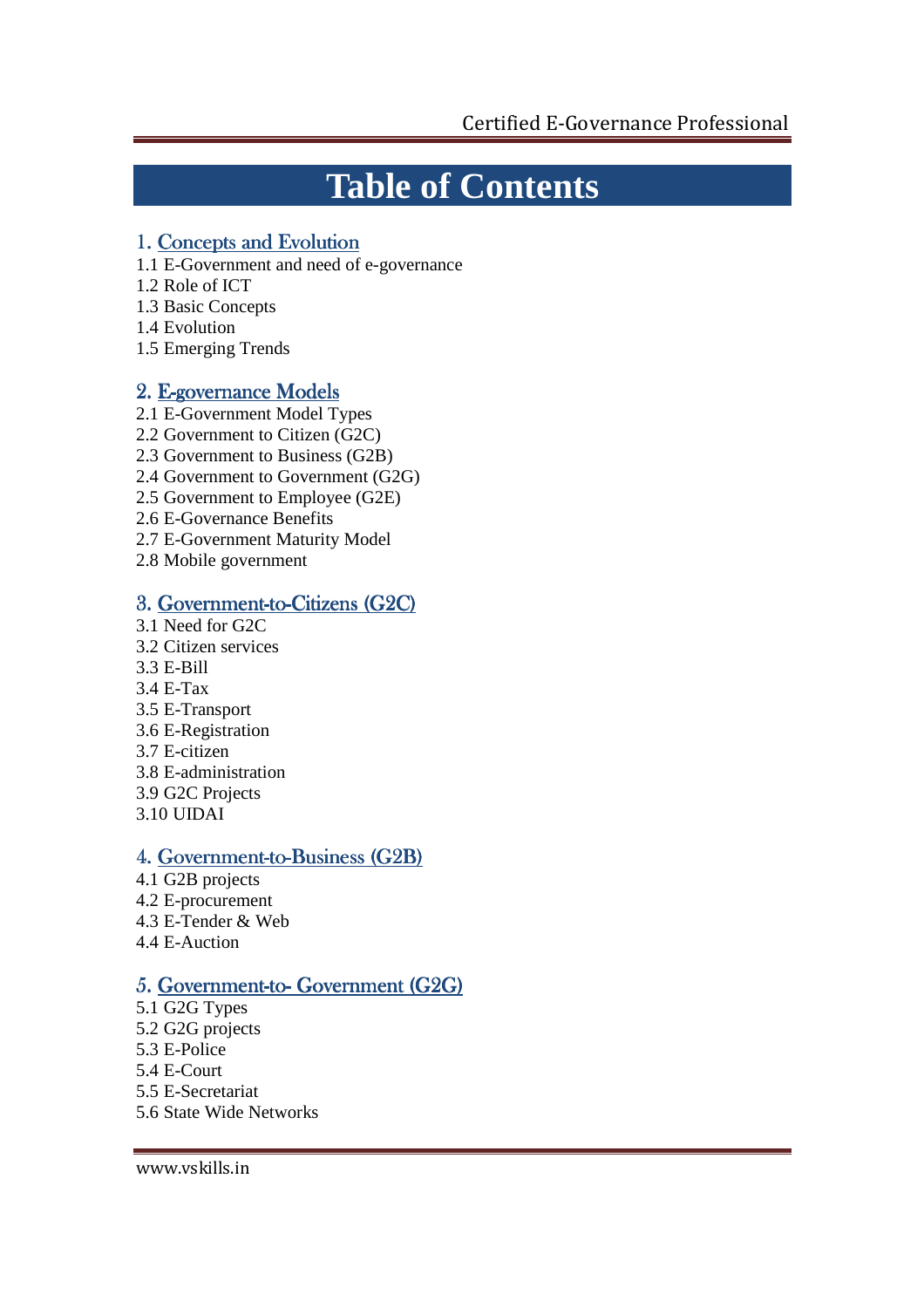### 6. Government-to-Employees  $(G2E)$

- 6.1 G2E Projects
- 6.2 E-pension
- 6.3 E-Medicine
- 6.4 E-Education

#### 7. Vision and Strategy

- 7.1 e- Governance Strategy
- 7.2 Strategic Vision
- 7.3 e-Governance Objectives
- 7.4 Business models
- 7.5 Outsourcing
- 7.6 Facilities Management outsourcing
- 7.7 Role of Private Sector and NGOs
- 7.8 e-Readiness Index

### 8. Issues and Challenges

- 8.1 Challenges
- 8.2 Issues
- 8.3 Stakeholders' participation
- 8.4 Digital Divide
- 8.5 Intergovernmental Relationships
- 8.6 Political Leadership
- 8.7 Data Interoperability and Standards
- 8.8 Business Continuity
- 8.9 Data Quality
- 8.10 COTS and ERP Packages
- 8.11 Security Policy and ISMS

### 9. Implementation

- 9.1 Implementation Elements
- 9.2 Implementation Models
- 9.3 Implementation strategies
- 9.4 Service Prioritization
- 9.5 Service Delivery Centers
- 9.6 Web-portals
- 9.7 Mobile implementation
- 9.8 Social networks
- 9.9 Software and Hardware Requirements
- 9.10 Data warehousing, Data mining and BI
- 9.11 Open source usage
- 9.12 E-Government Project Costing
- 9.13 E-Government Project Financing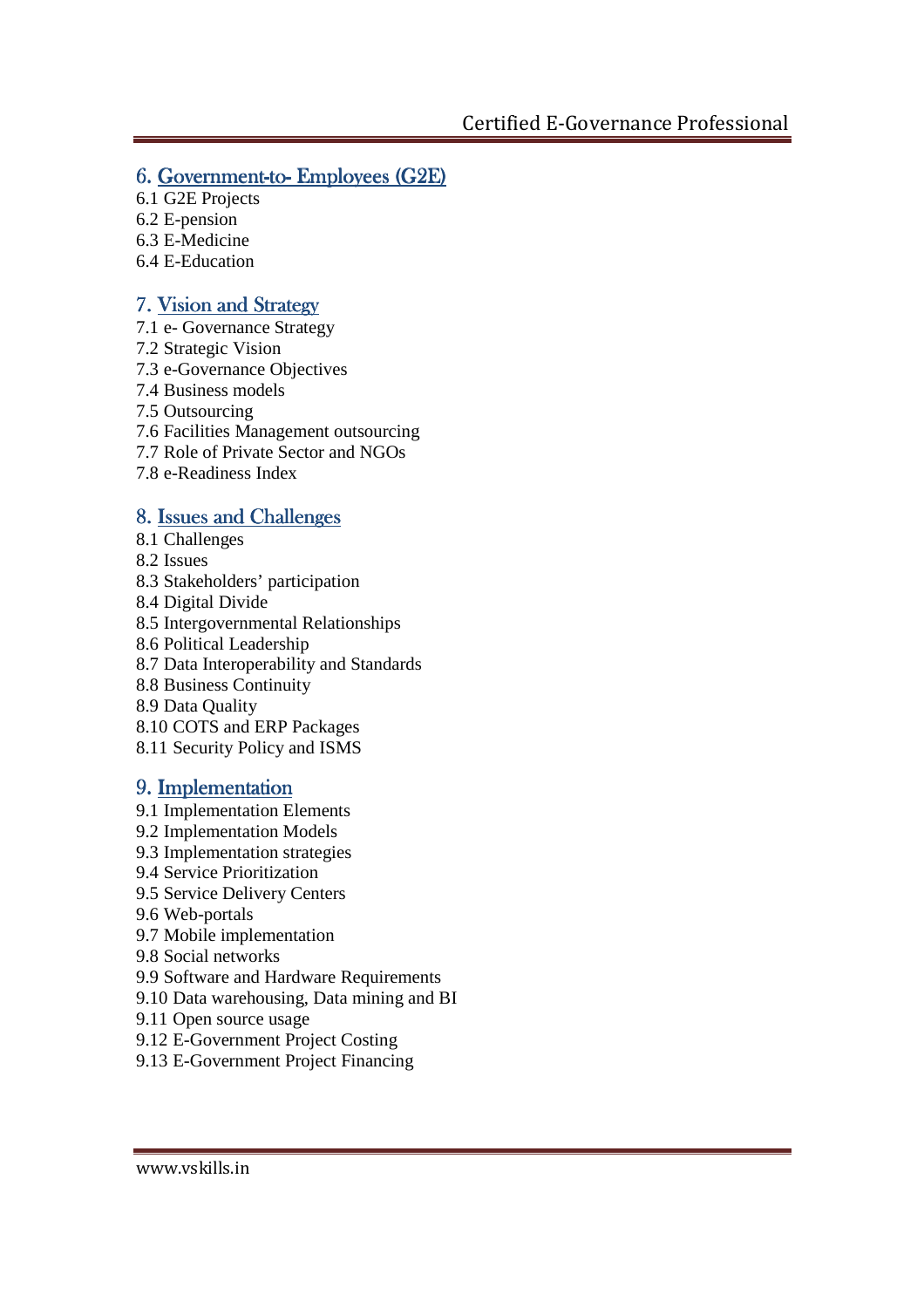#### 10. Managing E-Government

- 10.1 Management Models
- 10.2 Government Process Reengineering-GPR
- 10.3 Change management
- 10.4 Procurement and Contract Management
- 10.5 Purchase & Tender procedure
- 10.6 Capacity Building
- 10.7 Knowledge management

#### 11. Monitoring and Evaluation

- 11.1 Assessment Frameworks
- 11.2 e-Readiness Index

### 12. E-Government Project Life Cycle

- 12.1 Challenges
- 12.2 Key Factors
- 12.3 E-Government Project Life Cycle

### 13. Regulations and Compliance

13.1 Law and policies 13.2 IT Act 13.3 RTI Act 13.4 Information E-filing 13.5 Security and privacy

### 14. e-Govt Plan in India

14.1 National e-Governance Plan (NeGP) 14.2 State Data Centers 14.3 State Wide Network 14.4 Common Service Centre 14.5 Mission Mode Projects 14.6 Way forward

### 15. Government-To-Citizens (G2C) Case Studies

- 15.1 Childline 1098 15.2 E-Registrations of land records 15.3 Indian Railways Reservation System 15.4 Passport 15.5 Income Tax Department (ITD) 15.6 Bhoomi Project in Karnataka : Online Delivery of Land Records 15.7 Gyandoot (Madhya Pradesh)
- 15.8 Lokvani Project in Uttar Pradesh
- 15.9 Project FRIENDS in Kerala
- 15.10 e Seva (Andhra Pradesh)
- 15.11 Common Entrance Test (CET)

#### www.vskills.in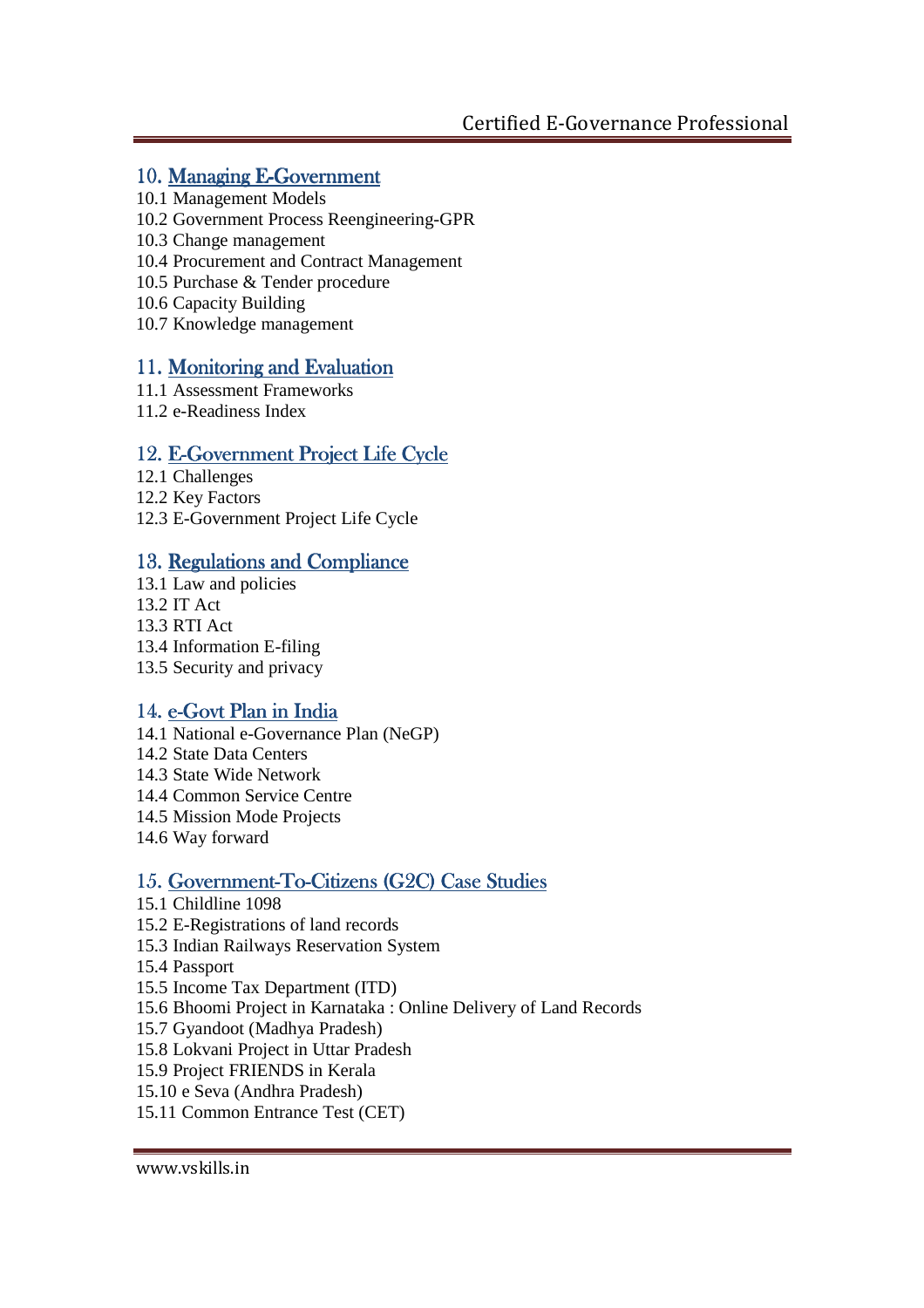#### 16. Government-to-Business(G2B) Case Studies

- 16.1 e-Procurement Project in Andhra Pradesh
- 16.2 e-Procurement in Gujarat
- 16.3 Ministry of Corporate Affairs (MCA) 21
- 16.4 Excise / VAT

### 17. Government-to-Government (G2G) Case Studies

- 17.1 e-Taal NIC
- 17.2 IAPMIS
- 17.3 Khajane Project in Karnataka
- 17.4 SmartGov (Andhra Pradesh)
- 17.5 Transport
- 17.6 e-District
- 17.7 E Patravali- Uttar Pradesh
- 17.8 Sankhyikiya Patrika- Uttar Pradesh

### 18. Government-to-Employee (G2E) Case Studies

18.1 Treasury Net 18.2 E-PENSION in Himachal Pradesh

#### 19. Computers Basics

- 19.1 Introduction What is Computer? 19.2 Commonly Used Computer Terms
- 19.3 Units of a computer system
- 19.4 Representation of information
- 19.5 Basic Operations of a Computer Input, Process and Output
- 19.6 Input Devices
- 19.7 Output Devices
- 19.8 Storage Devices
- 19.9 Types of Software
- 19.10 Disk Organization Terms

### 20. Software

- 20.1 Using the Mouse
- 20.2 Windows XP Interface
- 20.3 Parts of a Window
- 20.4 File and Folder Management
- 20.5 Windows Explorer and Control Panel
- 20.6 Hardware & Software (install and troubleshoot)
- 20.7 Sharing information.

### 21. Word Processing

- 21.1 MS-Word Interface and editing document
- 21.2 Printing and Formatting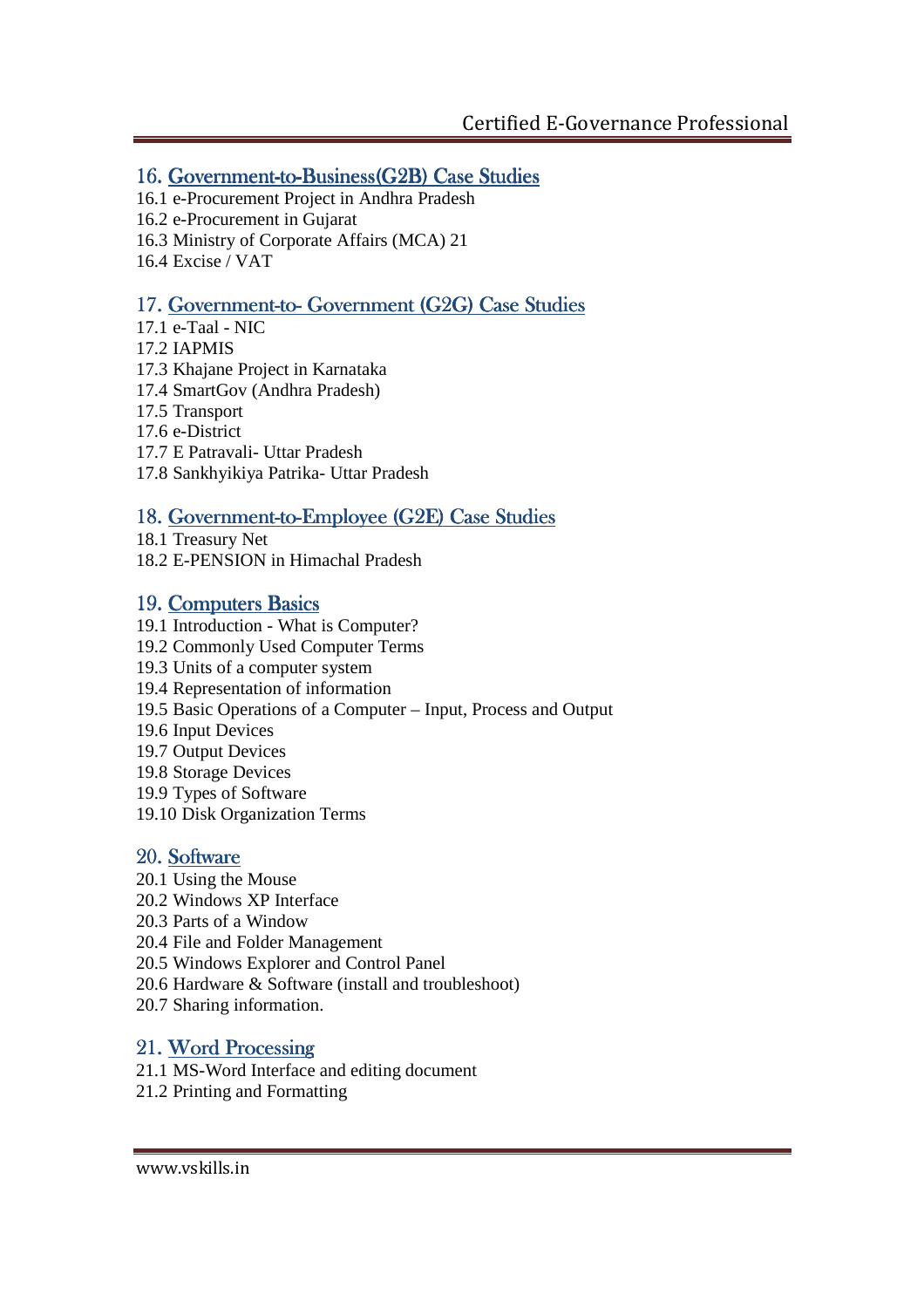#### 22. Spreadsheet

- 22.1 MS-Excel Interface and Moving in a worksheet
- 22.2 Data entry and types (date, alphanumeric)
- 22.3 Formulae, Cell referencing (absolute & relative) and worksheet ranges
- 22.4 Printing & Formatting

#### 23. Presentation Software

- 23.1 MS-PowerPoint Interface and components
- 23.2 Slide animation

#### 24. Database

24.1 Basics (Database, Record, Primary Key, Field, data types) and MS Access Interface

#### 25. Networking and Internet

- 25.1 Networking Concepts
- 25.2 Network types
- 25.3 Internet
- 25.4 Email
- 25.5 Web Browser
- 25.6 Uploading and download files
- 25.7 E-mail
- 25.8 E-mail components (address, signature, attachments)
- 25.9 Managing e-mail account
- 25.10 Web based e-mail
- 25.11 Digital signature

#### 26. Hardware Troubleshooting

- 26.1 Hardware Components
- 26.2 Ports
- 26.3 Storage device Troubleshooting
- 26.4 Keyboard Troubleshooting
- 26.5 Keyboard Maintenance
- 26.6 Mouse Troubleshooting
- 26.7 Mouse Maintenance
- 26.8 Monitor Troubleshooting
- 26.9 Troubleshoot Monitor
- 26.10 Printer Troubleshooting
- 26.11 Printer Maintenance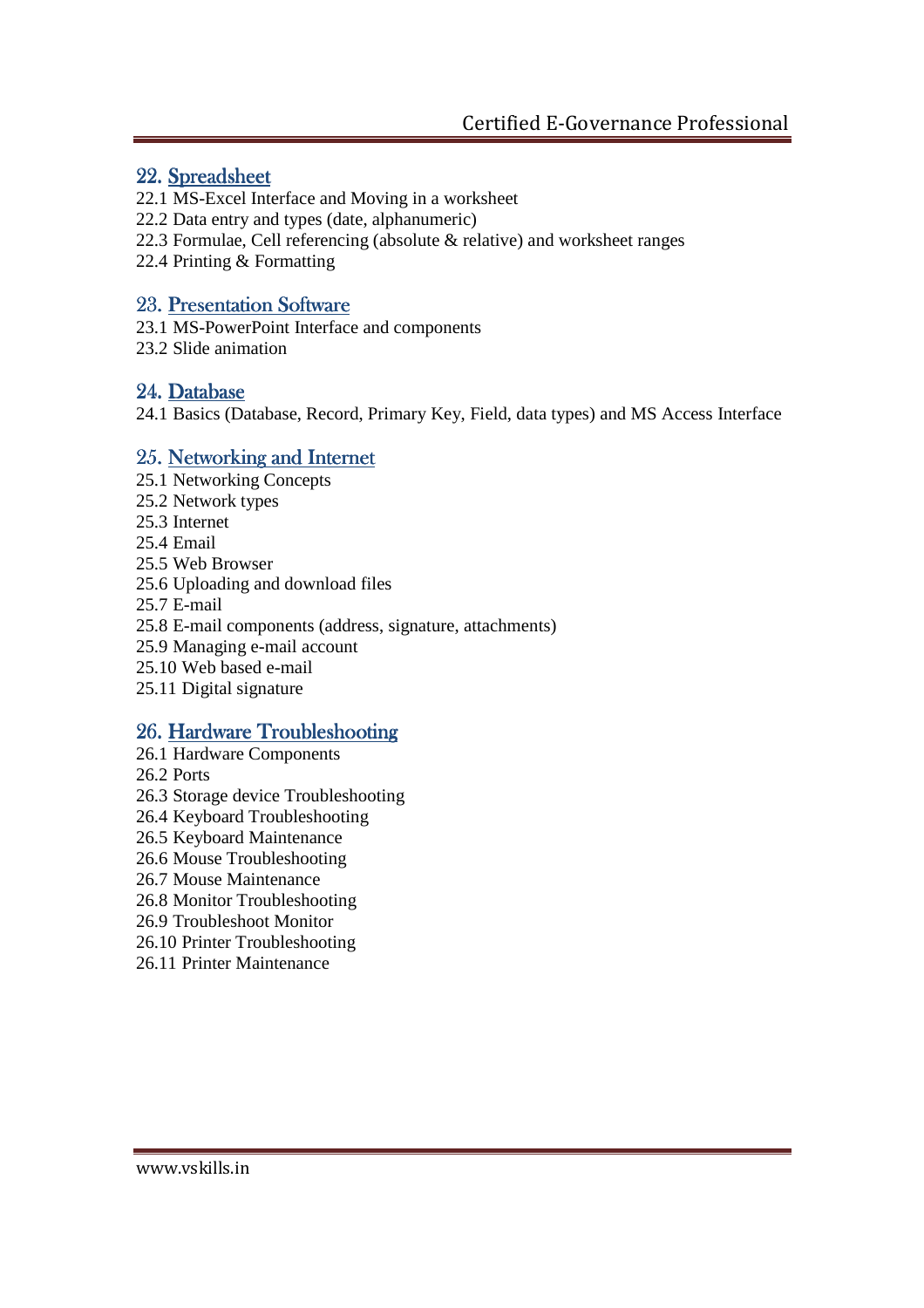## **Sample Questions**

- 1. An example for broadcasting model of e-governance is \_\_\_\_\_\_\_\_\_\_\_\_\_.
- A. Online cheque transfer
- B. Online judgments
- C. Online Cash transfer
- D. None of the above

#### 2. The NICNET project uses which type of access is used  $\blacksquare$

- A. Mobile
- B. Satellite
- C. Modem
- D. None of the above

#### 3. The shortcut used in MS-Word to copy selected text is \_\_\_\_\_\_\_\_\_\_\_\_\_.

- A. Control + V
- $B.$  Control +  $X$
- C. Control + C
- D. None of the above

#### 4. The shortcut used in MS-Excel to cut an highlighted cell is \_\_\_\_\_\_\_\_\_\_\_\_\_.

- A. Control  $+ X$
- $B.$  Control + V
- $C.$  Control +  $C$
- D. None of the above

#### 5. The computerization of land records by NIC is widely known as  $\frac{1}{\sqrt{2}}$

- A. Bhoomi
- B. Zameen
- C. CLRS (Computerized Land Records System)
- D. None of the above

**Answers: 1 (B), 2 (B), 3 (C), 4 (A), 5 (A)**